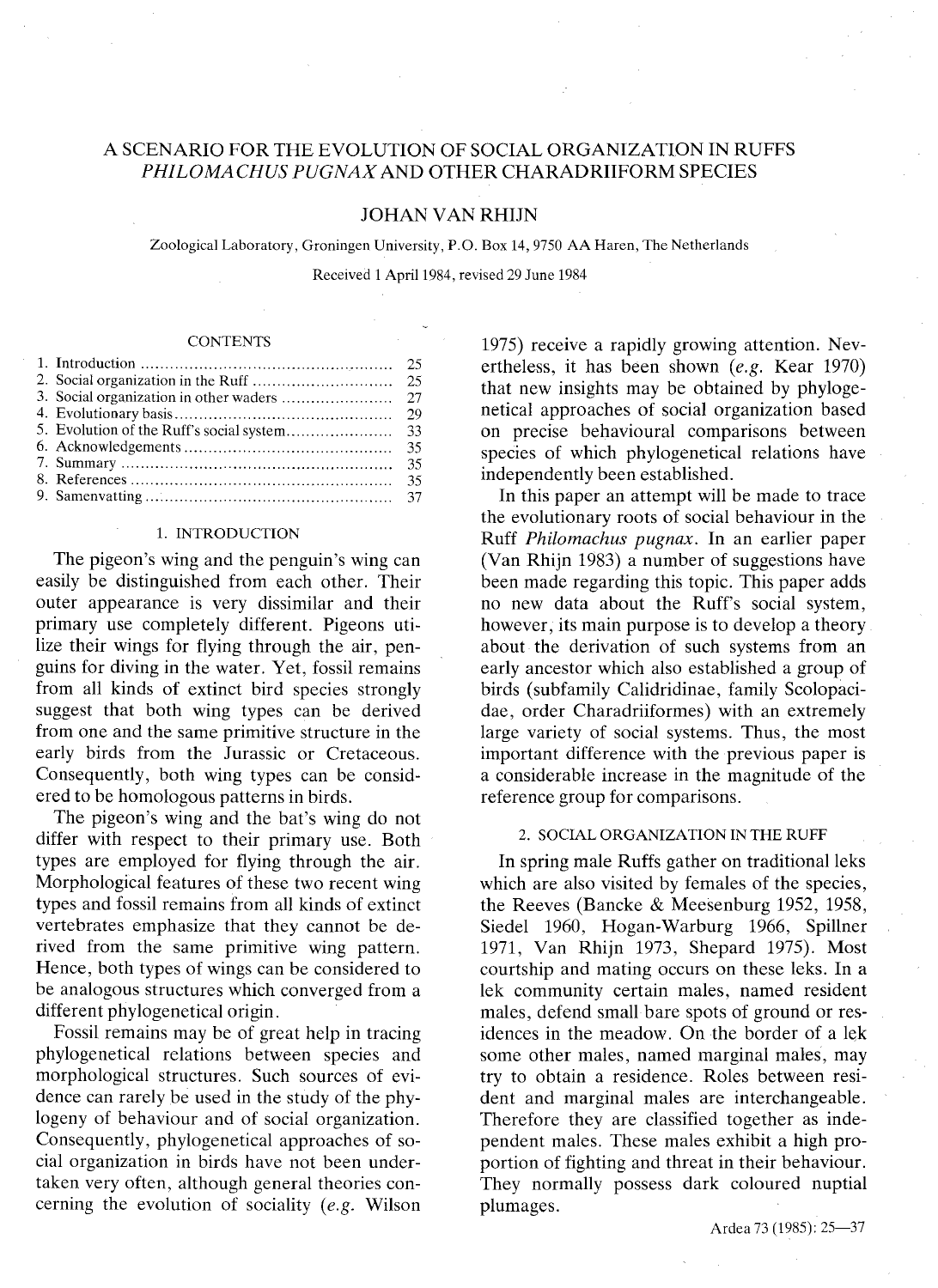

Certain other males, named satellite males, rarely fight or threaten. Satellites, which mainly possess light or white coloured plumages, are tolerated on the residences and may be equally successful in mating as independent males (Van Rhijn 1983). Bij observing individuals over successive seasons, strong evidence has been obtained that a male adopts either the independent or the satellite role for his whole life. It is very likely that genetical factors are associated with this role-differentiation (Hogan-Warburg 1966, Van Rhijn 1973,1983).

As in many other waders (Myers 1981a, b) Ruff and Reeve migrate in different times of the year. Furthermore, from data on sex-ratio (Fig. 1) it seems as if males and females have different distribution areas during winter and summer. In The Netherlands the average proportion of males is 67%. Even a higher proportion of males was found in wintering and migrating flocks in England: 80%. In Finland, however, male proportion in all Ruffs caught for ringing was only 33% and in the African winter quarters male proportion turned out to be extremely low: 10% in Senegal, 9% in South Africa, and 7% in Kenya. These data suggest that male Ruff do not migrate every year very far from the southern breeding areas.

Two times every year females have to cross these southern breeding grounds. If they would stay for some period of time, their passing should be associated with changes in the sex-raFig. 1. Breeding and wintering areas of the Ruff after Glutz *et al.* (1975) and Cramp & Simmons (1983), and the proportion of males in The Netherlands (A: Pieters *et. al.* 1967, Koopman *et al.* 1982), in England (B: Greenhalgh 1968), In Finland (C: Saurola 1977), in Sene· gal (D: Morel & Roux 1966), in South Africa (E: Schmitt & Whitehouse 1976), and in Kenya (F: Pearson 1981).

tio. Data collected on migrating Ruffs in The Netherlands (Koopman *et at.* 1982) show that during most of the year the proportion of males is very high: about 80%. Indeed, during two short periods this proportion may drop to approximately 50%. These two periods from the end of April up to the beginning of May and the first part of August coincide with a high migratory activity, as indicated by peaks in the number of trapped birds (Koopman *et at.* 1982).

Direct observations in the field also suggest a large discrepancy between the number of Reeves visiting and copulating on leks and the number of nesting Reeves (Van Rhijn 1983). In The Netherlands the number of copulating Reeves is much higher than the number of males displaying on leks, and the number of nesting Reeves seems to be much lower. Since the Dutch leks, apart from belonging to the most southern part of the breeding range, are situated along an important migration route of the Ruff (Fig. 2), I suggested that many of the Reeves observed copulating in The Netherlands continue migration.

Eventual success of a copulation depends on the survival of fertile spermatozoa until ovulation of the egg. Ovulation occurs about one day before egg-laying. Fertility of the spermatozoa of birds is maintained for at least 7 days in all species which have been studied. In the domestic chicken most eggs are fertilized within 12 days after the last copulation and in the do-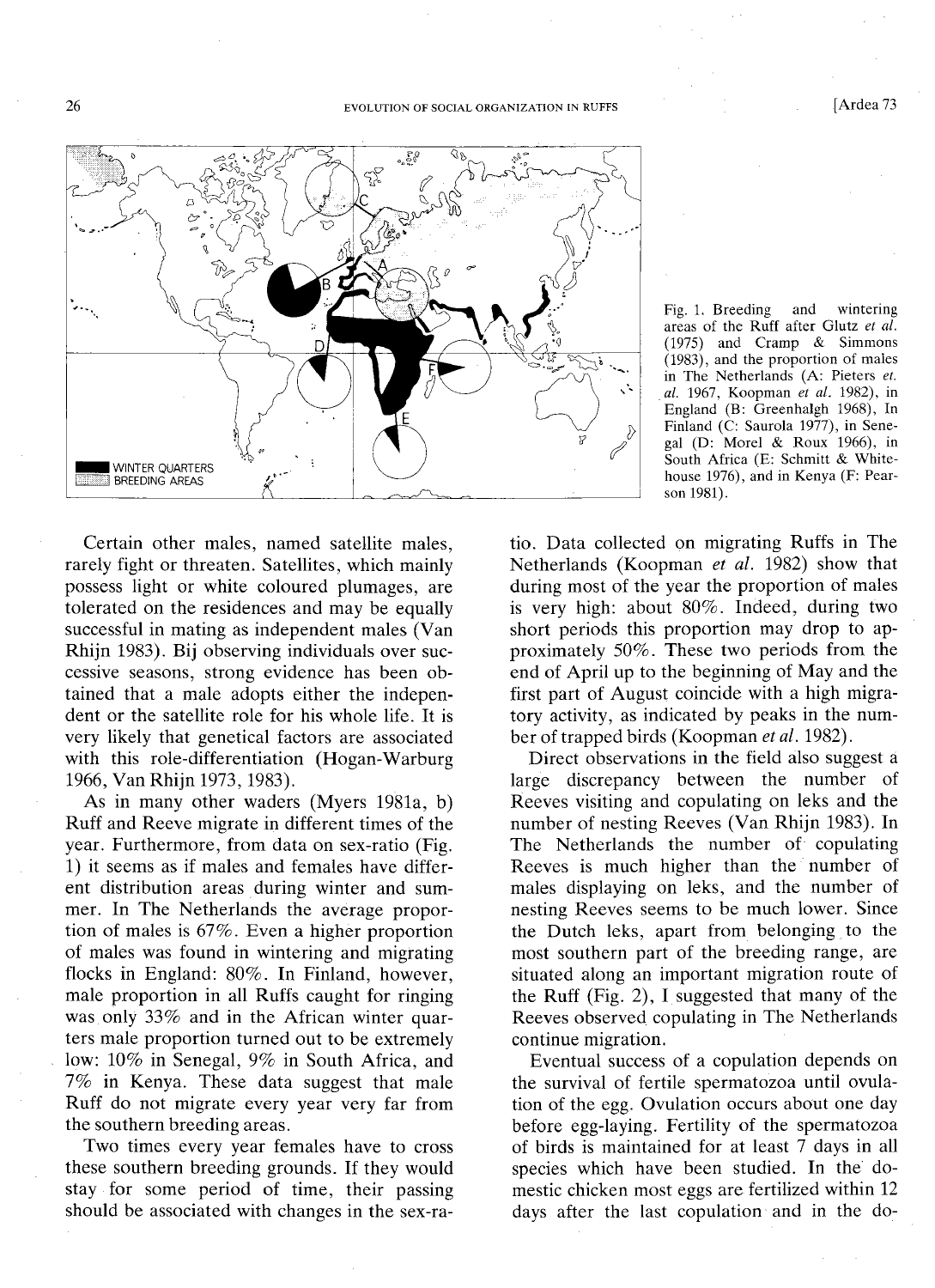



mestic turkey even up to 28 days (Lake 1975). In the uterovaginal sperm-storage glands of female petrels (Procellariiformes) fertility of spermatozoa may last even up to eight weeks (Hatch 1983). I have seen copulating Ruffs in The Netherlands from 20 April up to 10 June. Egglaying in the north of Europe and Siberia mainly occurs during June (Glutz *et al.* 1975). Migration from The Netherlands up to the north of Scandinavia may last only 7 days, assuming an average speed of 300 km/day (Glutz *et* at. 1975). Consequently, there is no reason to reject the possibility that some of the copulations of migrating Reeves induce fertilization (Fig. 2).

Copulation on migration has been brought in relation with the food conditions in the extreme north of the breeding range (Van Rhijn 1983). The numerous small prey items offer favourable conditions for chicks. For the male Ruff, however, as the largest calidridine sandpiper, much time might be needed for collecting the large number of food items to cover his energetic requirements. This could imply that there are strong limitations on the opportunities for other activities, such as inter-male competition on leks. It therefore seems that the northern breeding areas are not very attractive for males. Only

those individuals which fail in the competition for copulations on leks, might adopt other strategies (Gadgil 1972) and migrate further to the north in spring. This could explain why, in contrast to Bergmann's rule, males from northern Europe (Swedish Lapland) have smaller body measurements than males from the middle of Europe (Glutz *et al.* 1975), although an alternative explanation has been proposed for this phenomenon (Salomonsen 1955).

# 3. SOCIAL ORGANIZATION IN OTHER WADERS

The Ruff's social system is characterized by 1) lek behaviour, 2) role differentiation between males, and possibly 3) a temporal and spatial segregation between copulation and fertilization. Lek behaviour is shown by at least two other related species: The Buff-breasted Sandpiper *(Tryngites subruficollis:* Prevett & Barr 1976, Myers 1979) which is a member of the same subfamily Calidridinae (Voous 1973) and the Great Snipe *(Gallinago media:* Lemnell 1978) which is a member of the same family Scolopacidae. Within the other Charadriiformes no other species are known with lek systems, although in a limited number of additional species promiscuity or polygyny predominates. These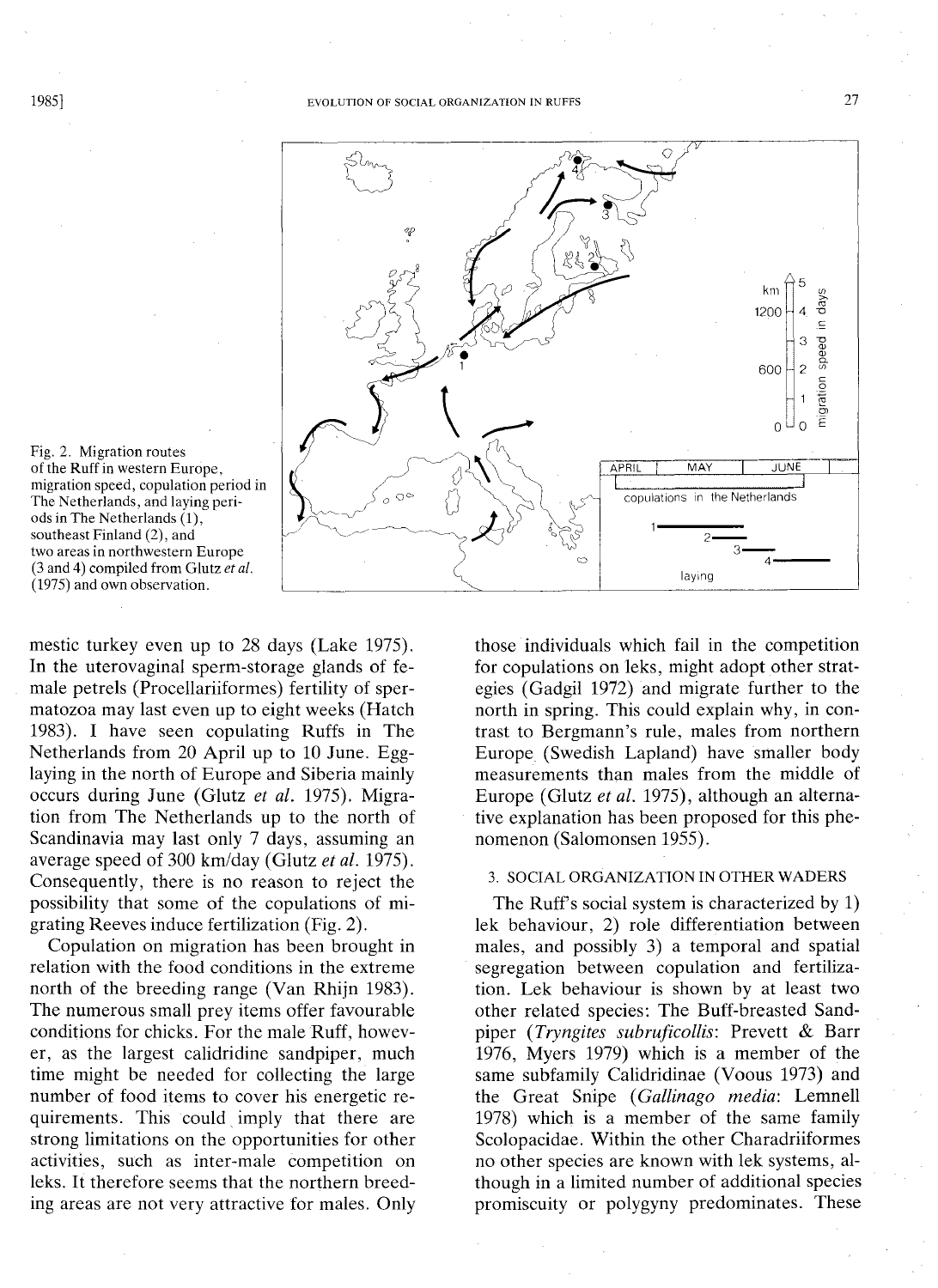latter kind of mating systems occur in four members of the Calidridinae: *Calidris fuscicollis,* C. *melanotos,* C. *accuminata,* and C. *ferruginea* (Pitelka 1959, Holmes & Pitelka 1964, Parmelee *et al.* 1968, Pitelka *et al.* 1974, Myers 1981a, 1982, Myers *et al.* 1982); and in some other members of the Scolopacidae: *e.g.* the American Woodcock *(Scolopax minor:* Pitelka 1943) and the Eurasian Woodcok *(Scolopax rusticola:* Hirons 1980). Predominantly promiscuous or polygynous mating systems have not been described for other families of the order Charadriiformes (Table 1).

Permanent role differentiation between males has not been described for any other species within this order. Similarly, a temporal and spatial segregation between copulation and fertilization has never been suggested for related species. On the contrary, presence of motile sperm

in the uterovaginal sperm-storage glands of female American Woodcock shot in January or February in their winter quarters in Alabama was interpreted as local breeding (Walker & Causey 1982). Nevertheless, several sandpiper species display elaborate courtship (probably not including copulation) in their winter quarters and during spring migration *(e.g. Tryngites subruficollis:* Oring 1964, Myers 1980) or close to their breeding areas before nesting territories can be occupied *(e.g. Calidris bairdii:* Myers *et al.* 1982). Early courtship in these species, however, has never been proposed to result in fertilization during migration.

Monogamous pair bonds predominate in the great majority of Charadriiform species. Throughout this order the males of most species fulfill an important role in incubation and care for the chicks. **In** a considerable number of spe-

Table 1. Phylogenetic classification of recent Charadriiformes after Cracraft (1981), climatological and geographical distribution of families after Larson (1957) and Van Tyne & Berger (1975), and the incidence of species with predominantly polygynous or promiscuous mating systems, and of species in which almost all parental care is performed by the males

|                             | climate        | hemisphere | polygyny | paternal care    |
|-----------------------------|----------------|------------|----------|------------------|
| suborder Alcae              |                |            |          |                  |
| family Alcidae              | cold           | north      |          |                  |
| suborder Charadriomorpha    |                |            |          |                  |
| infraorder Dromae           |                |            |          |                  |
| family Dromadidae           | warm           |            |          |                  |
| infraorder Lari             |                |            |          |                  |
| superfamily Stercorarioidea |                |            |          |                  |
| family Stercorariidae       | cold           |            |          |                  |
| superfamily Laroidea        |                |            |          |                  |
| family Rhynchopidae         | temperate/warm |            |          |                  |
| family Laridae              | cold/temp/warm |            |          |                  |
| infraorder Chionae          |                |            |          |                  |
| family Chionididae          | cold           | south      |          |                  |
| family Thinocoridae         | cold/temp      | south      |          |                  |
| infraorder Burhirni         |                |            |          |                  |
| family Burhirnidae          | temp/warm      |            |          |                  |
| infraorder Charadrii        |                |            |          |                  |
| superfamily Haematopodoidea |                |            |          |                  |
| family Haematopodidae       | temp/warm      |            |          |                  |
| family Recurvirostridae     | temp/warm      |            |          |                  |
| superfamily Charadroidea    |                |            |          |                  |
| family Glareolidae          | warm           |            |          |                  |
| family Vanellidae           | temp/warm      |            |          |                  |
| family Charadriidae         | cold/temp/warm | (north)    |          | small proportion |
| suborder Scolopaci          |                |            |          |                  |
| superfamily Jacanoidea      |                |            |          |                  |
| family Jacanidae            | warm           |            |          | most or all      |
| family Rostratulidae        | warm           |            |          | one out of two   |
| superfamily Scolopacoidea   |                |            |          |                  |
| family Scolopacidae         | cold/temp      | north      | several  | several          |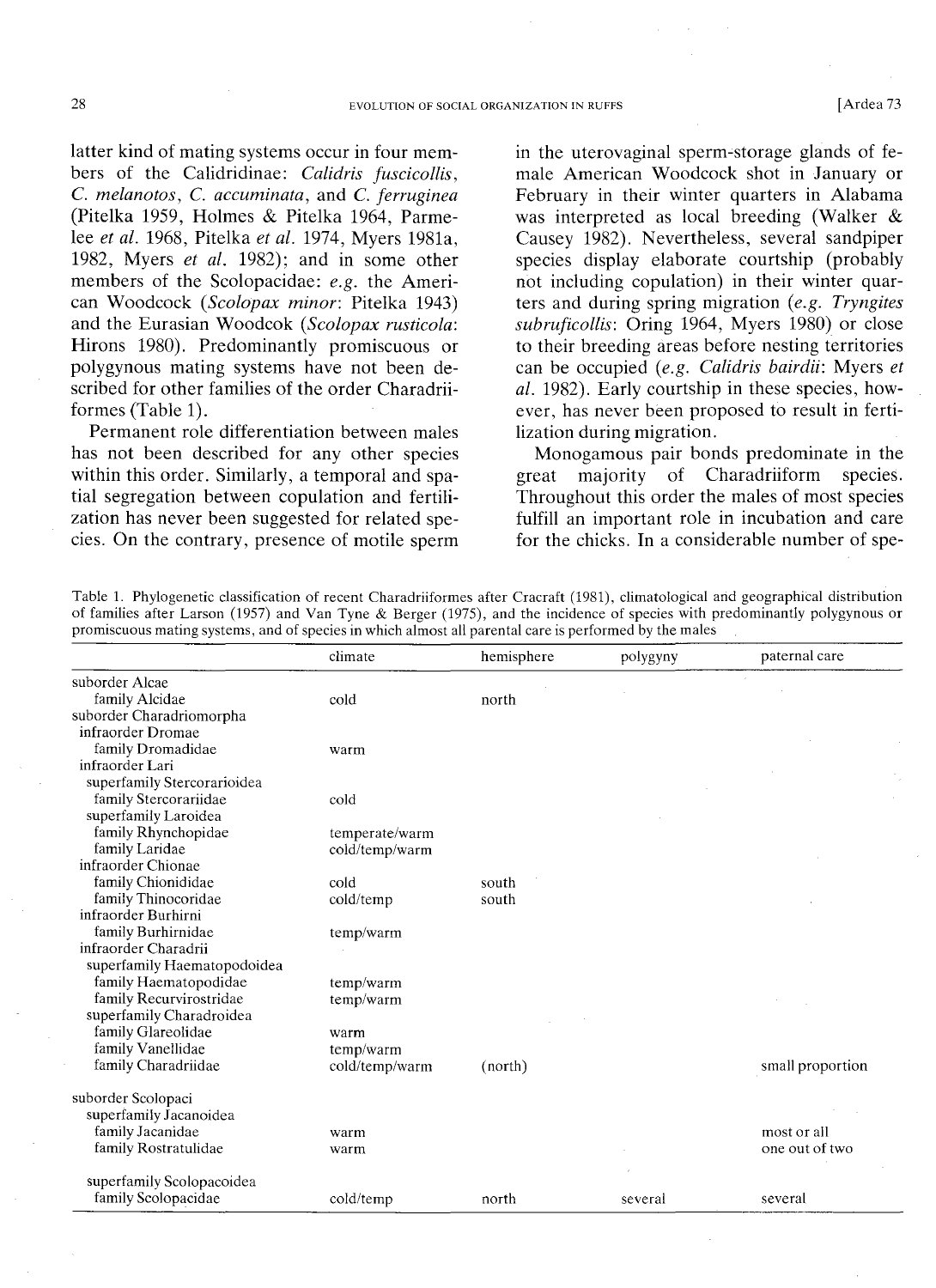cies the male's parental care continues after the female departs to her wintering grounds (Myers 1981a, b). In at least two calidridine species *(Calidris alba* and C. *temminckii)* and in the Mountain Plover *(Charadrius montanus,* family Charadriidae) the female may lay two clutches of eggs in quick succession, of which the first will be cared for by her mate and the second by herself (Parmelee 1970, Parmelee & Payne 1973, Graul 1973, 1975, Hilden 1975). A few clutches of eggs may be laid by the female Dotterel *(Eudromias morinellus,* family Charadriidae: Nethersole-Thomson 1973), which are solely incubated and cared for by males. Paternal care also seems to occur in the Long-toed Stint *(Calidris subminuta:* Myers *et al. 1982).*

In a number of species the social systems seem to be still more extreme than in the Dotterel. These systems are characterized by a complete role reversal between male and female with competition between females and several instances of polyandry (lenni 1974, Graul *et al.* 1977, Ridley 1978). They occur in the Spotted Sandpiper *(Actitis macularia:* Hays 1972, Oring & Knudson 1972, Oring & Maxson 1978, Maxson & Oring 1980, Oring 1982) and the phalaropes (Tinbergen 1935, Hohn 1967, 1971, Hilden & Vuolanto 1972, Gillandt 1974, Kistchinski 1975) which belong to the family Scolopacidae, and in the related families (Table 1) Jacanidae (lenni & Collier 1972, Jenni 1974, Jenni & Betts 1978, Stephens 1982) and Rostratulidae (Schmidt 1961, Lowe 1963, Ridley 1978).

It may be concluded that the diversity of social systems within the order Charadriiformes is extremely large. It is not easy to state which kind of organization could have existed in the common ancestor of this order. Nevertheless, knowledge about such a primitive mating system might be important to evaluate the factors responsible for the evolution of recent social systems, such as in the Ruff. Therefore, by means of comparisons between related species, I shall make some inferences about this primitive system.

#### 4. EVOLUTIONARY BASIS

The group of close relatives to the Ruff, subfamily Calidridinae (Voous 1973), comprises 24 species, which all breed in the boreal, subarctic, and arctic regions (Fig. 3). Their range approximately lies north of the 15° July isotherm, mainly coinciding with the area which underground is permanently frozen, and it includes the tundrazone. Most of this range is only accessible to the birds during their breeding season. Related to this, most species migrate over considerable distances.

The cold habitat was available during only part of the evolution of the Calidridinae (Larson 1957). The genus *Erolia* (synonym *Calidris)* has been described already from the Lower Miocene (Brodkorb 1967). Other fossils classified in



Fig. 3. Tundra areas and the southern borders of the breeding range of Calidridinae (Dement'ev *et al.* 1951, American Ornithologists' Union 1957, Glutz *et al. 1975,* Cramp & Simmons 1983) and of the areas with permanently frozen soils.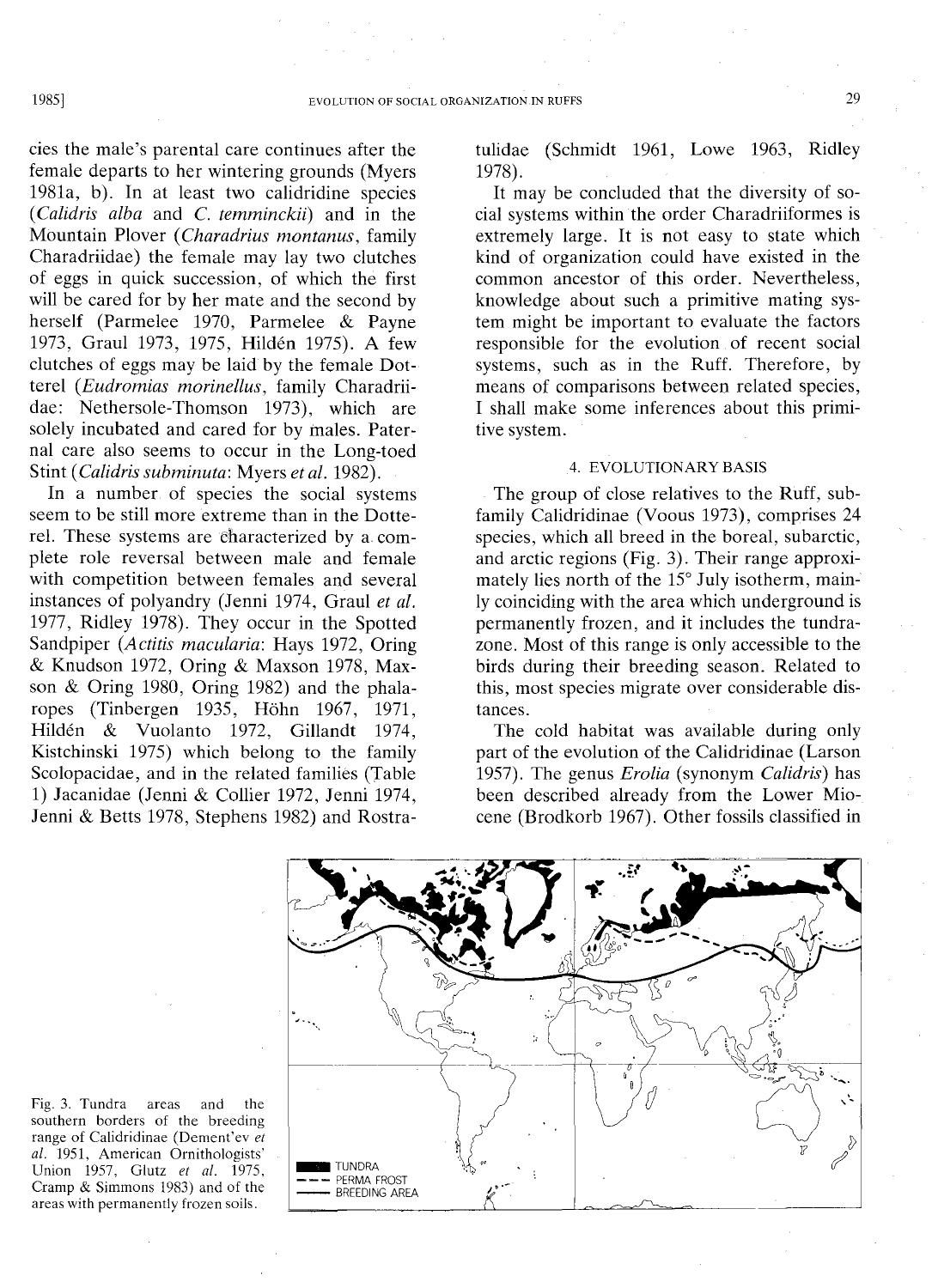

Fig. 4. Fossils of the suborder Scolopaci and their dating in millions of years. Modified from Brodkorb (1967).

the family Scolopacidae (Fig. 4) have even been reported from the Upper Cretaceous (subfamily Palaeotringinae). Most speciation within the Calidridinae must have occurred during the tertiary epochs, which were characterized by a much warmer climate without real tundra areas (Larsen 1957). In the northern hemisphere temperate and cold habitats were scarce, and restricted to the arctic, the northwest American, and the central Asian mountain areas. Thus, it is not self-evident that the common ancestors of Calidridinae were living in cold habitats like their recent descendants. It might be possible, therefore, that these primitive sandpipers were not primarily adapted to breed in a cold climate, but to breed under particular conditions which now mainly occur in cold climates, and which would have occurred in other circumstances.

One of the most likely candidates for such conditions in the present breeding habitats is the sudden emergence of adult Diptera, which may be extremely abundant during a ten-day period every season (Fig. 5). These insects represent the most important food for young calidridine chicks. Hatching of the eggs is mostly synchronized with the start of the period with emerging insects. Such very short, but impressive peaks in the availability of adult Diptera could have occurred in other circumstances, in particular in a swampy environment after seasonal river-floods or rainy periods.

In fact the adult Calidridinae and other Scolopacidae are well adapted to a wet environment



Fig. 5. Total catch per three days of adult crane-flies (Tipulidae) near Barrow, Alaska in three successive seasons after MacLean & Pitelka (1971).

with many invisible prey. Most of these species are marked by relatively long legs suitable for wading, and long bills with numerous minute tactile organs (Herbst corpuscules: Bolze 1968) to localize prey in the soft soil. This foraging method enables the birds to exploit larval arthropods, worms and small molluscs (Burton 1974). Their small precocial self-feeding chicks, however, have to exploit other food resources because their bills are too small to thrust deep enough into the soil. These individuals are mainly dependent on the adult Diptera emerging from the marshes.

In the Arctic (and perhaps also in other areas) Diptera emerge during a very short, but fairly predictable period (Holmes 1970, Mac-Lean & Pitelka 1971). Furthermore there is little time available for preparations, like territory establishment, pair-formation, egg-laying and incubation, prior to insect emergence. I am inclined to think that these two factors, compressed seasons with ample food and minimal preparation periods, were essential for the evolution of Calidridinae and other Scolopacidae. One of the most important features, enabling these birds to exploit such resources, is the role of the male during incubation and care for the chicks, as described in the previous section. This male parental care may be associated with the large costs for the female to produce the eggs,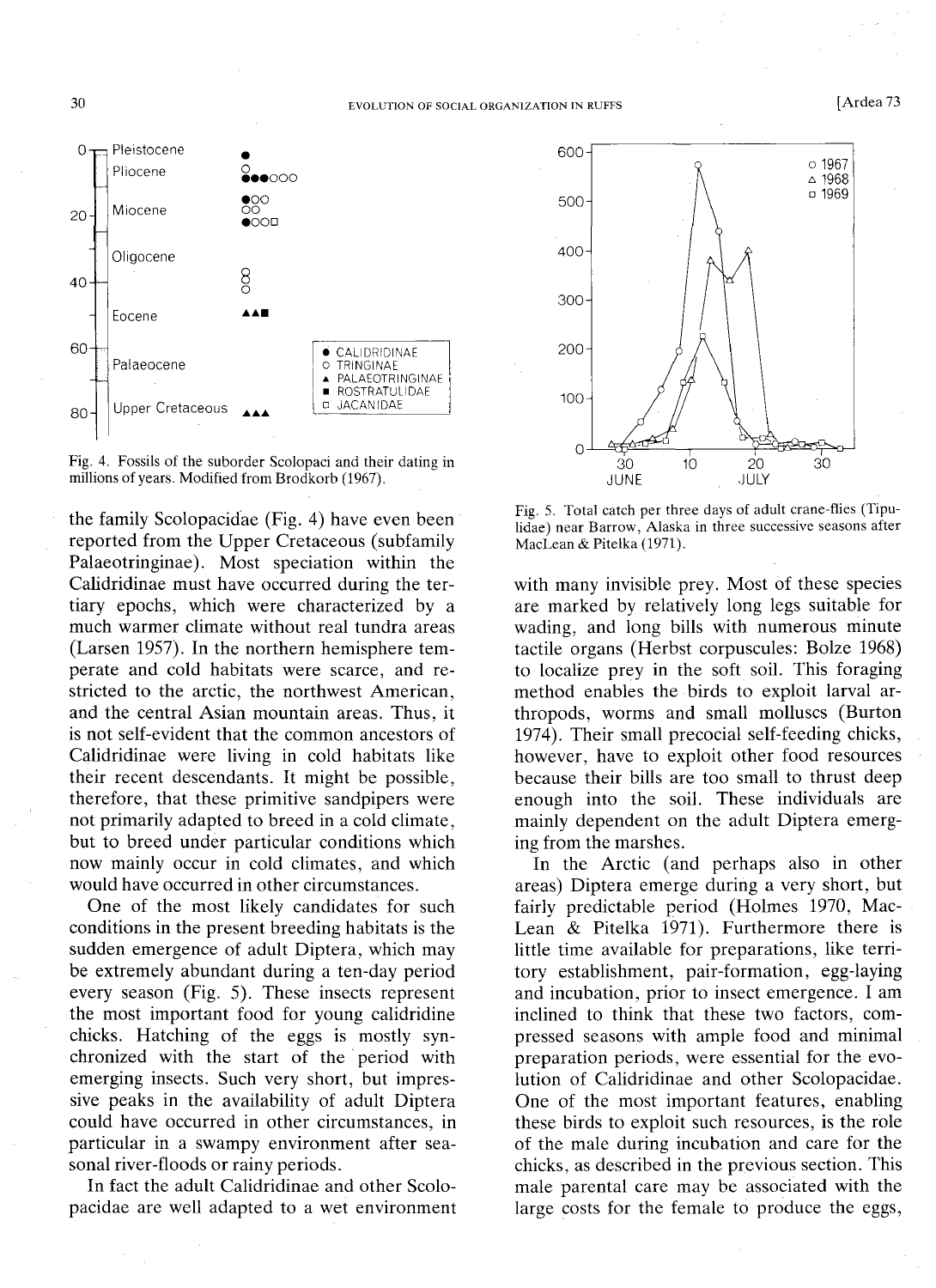which precludes her from further parental investment during the short preparation time (Graul 1973, Graul *et al.* 1977; but see also Erckmann 1983).

I want to stress that this association does not necessarily imply that the male's parental care is a derived character evolved in this group of birds to cope with particular ecological conditions. **In** fact at least three arguments can be given for the alternative that paternal care (as defined by Ridley 1978) is a primitive character within this group of birds. **In** the first place, in almost all species of the suborder Scolopaci (Table 1) the female is larger than the male *(e.g.* Prater *et al.* 1977). Exceptions to this rule only occur in polygynous and promiscuous species. The dimorphism between large females and small males is most pronounced in species with complete role reversal like Jacanas (Jenni  $\&$ Collier 1972), the Painted Snipe *Rostratula benghalensis,* Spotted Sandpiper, and the phalaropes (Prater *et al.* 1977). This suggests that sexual size dimorphism in this group reflects a role differentiation between egg-layers (females) and incubators (males). Egg-layers should be relatively large and be able to store a considerable amount of reserve materials because natural selection has favoured individuals which were able to lay complete clutches, often com-

Table 2. Paternal care in birds after Van Tyne & Berger (1975), Ridley (1978), and Oring (1982). Classification according to Cracraft (1981)

| Order<br>family                      | species with $\delta \delta$<br>caring broods | number of<br>species<br>in family |
|--------------------------------------|-----------------------------------------------|-----------------------------------|
|                                      | Palaeognathiformes (consists of families)     |                                   |
| Tinamidae                            | most or all                                   | ±45                               |
| Apterygidae                          | all                                           | 3                                 |
| Casuariidae                          | all                                           | 3                                 |
| Dromiceiidae                         | at least one                                  | $\overline{c}$                    |
| Rheidae                              | at least one                                  | $\overline{c}$                    |
| Galliformes (consists of 5 families) |                                               |                                   |
| Megapodidae many or all              |                                               | 10                                |
| Phasianidae                          | small proportion                              | $\pm 200$                         |
| Gruiformes (consists of 11 families) |                                               |                                   |
| Mesornithidae                        | at least one                                  | 3                                 |
| Turnicidae                           | many or all                                   | 16                                |
|                                      | Charadriiformes (consists of 16 families)     |                                   |
| Charadriidae                         | small proportion                              | ± 50                              |
| Jacanidae                            | most or all                                   |                                   |
| Rostratulidae                        | one                                           |                                   |
| Scolopacidae                         | several                                       | 85<br>$\div$                      |

prising more than 50% of their body weight, within a very short period. Incubators should be relatively small because natural selection has favoured individuals which were able to collect within short interruptions of incubation the large number of small insects to cover their energetic requirements.

**In** the second place, in almost all species of Scolopaci with biparental care the male stays longer with the chicks than the female, and the male performs the larger portion of parental care after egg-laying *(e.g.* Glutz *et al. 1975,* 1977, Cramp & Simmons 1983). Finally, the third argument for paternal care as a primitive character in Charadriiformes is related to the finding that paternal care and polyandry only occur in a very small number of monophyletic groups of birds (Table 2). It is common in ratite birds (Ridley 1978) which can be classified in one order (Palaeognathiformes: Cracraft 1981). It also occurs in a few species of the order Galliformes (Oring 1982), and in addition in two suborders of Charadriiformes (Table 1) and in the order Gruiformes (Ridley 1978, Oring 1982) which are classified in the same division (Cracraft 1981). On the other hand polygyny is distributed among many more groups of birds. These findings suggest that paternal care and polyandry do not easily originate during evolution. Thus, the high incidence of paternal care within two of the three suborders of the Charadriiformes might be an indication for common descendance of the character, instead of the suggestion that the character originated independently in different lineages from shared parental care (Kendeigh 1952, Skutch 1957, Selander 1972, Emlen & Oring 1977, Graul *et al.* 1977, Ridley 1978, Wittenberger 1979, Oring 1982, Erckmann 1983). Consequently I want to take the line of argument that paternal care was one of the options of the common ancestor of the suborders Scolopaci and Charadriomorpha (Table 1) or perhaps of the orders Charadriiformes and Gruiformes or even of all birds (Elzanowski pers. comm., Van Rhijn 1984).

**In** the subfamily Calidridinae complete role reversal between male and female has not been reported. Myers *et al.* (1982) suggested that the male Long-toed Stint *(Calidris subminuta)* performs all parental care because the female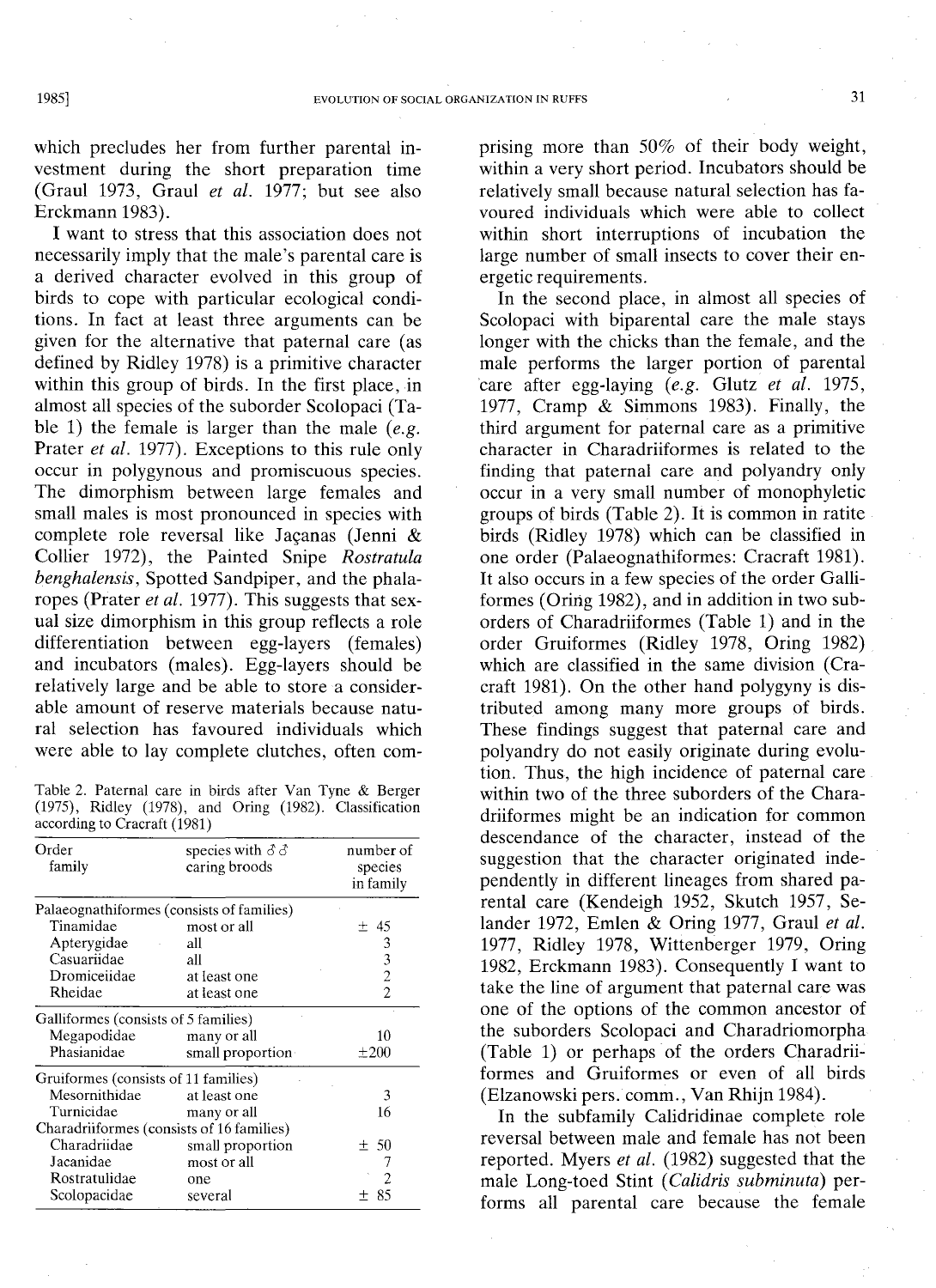

Fig. 6. Some possible pathways for the evolution of parental care and social organization in waders.

seems to depart from the breeding area immediately after egg-laying. This could be the primitive mating strategy within this subfamily (Fig. 6). In such system the survival of clutches might be restricted by a tendency of males to desert their mates before all eggs have been laid (Van Rhijn 1984). Therefore, it is conceivable that natural selection has favoured the development of female care in those cases where the male disappears. Subsequently parental care patterns could have evolved in two different directions (Fig. 6). Firstly, when environmental conditions became too harsh for one parent to incubate the eggs or to protect the chicks sufficiently, females could enlarge their reproductive success by assisting their mates with first clutches. Owing to this, biparental care could have been developed. Secondly, when environmental conditions enabled females to lay more clutches of eggs in succession, they could enlarge their reproductive success by the production of a new clutch after that the care for the previous clutch had been delegated to her mate. Owing to this, the double clutch system could evolve.

The biparental care system occurs in most calidridine species and in many other birds. The double clutch system is far less common, although not exceptional in the Calidridinae. It occurs in the Sanderling *(Calidris alba:* Parmelee 1970, Parmelee & Payne 1973, but see Pienkowski & Green 1976), Temminck's Stint (Hilden 1975, 1978). Little Stint (c. *minuta:* Kistchinski & Flint 1973), and it may occur in the Dunlin (c. *alpina:* Soikkeli 1967). In these species the first clutch is tended by the male and the second by the female. The start of incubation of the first clutch is postponed until the second is completed. Since all females in the same population start to lay almost synchronously, hatching of the eggs occurs during a very short period. Consequently, this system is perfectly suited for synchronizing hatching of a maximum number of eggs after a short preparation time with the beginning of the period with emerging Diptera.

In fact the double clutch strategy is another likely candidate for the mating system of the common ancestor of Calidridinae (Fig. 6). It is meaningful that all recent social systems which have been described within the subfamily Calidridinae can easily be derived from this assumed primitive mating strategy. The biparental care system, which seems to be the most common breeding strategy (Pitelka *et al.* 1974, Myers 1981a), can be derived from the first clutch in the common ancestor. This development could be related with an increased need for parental care, perhaps by an increased danger of predation, or by the need of almost uninterrupted incubation schedules (Norton 1982, Pienkowski & Green 1976). The male parental care system, such as in the Long-toed Stint, could also be derived from the first clutch. This latter kind of development could be related to harsh breeding conditions, which did not allow the female to lay a second clutch. The female parental care system in polygynous, promiscuous, and lekking species, such as *Calidris fuscicollis,* C. *melanotos,* C. *accuminata,* C. *ferruginea, Tryngites subruficollis,* and *Philomachus pugnax,* must be derived from the last clutch in the common ancestor. Natural selection might have favoured females which, for copulations prior to their last clutch, select a male with superior properties contributing to the viability of the offspring, which do not include his caring qualities. This could be accompanied by an increase of intermale competition for females. When ecological conditions did not allow double clutching any longer, females had to select a male on the basis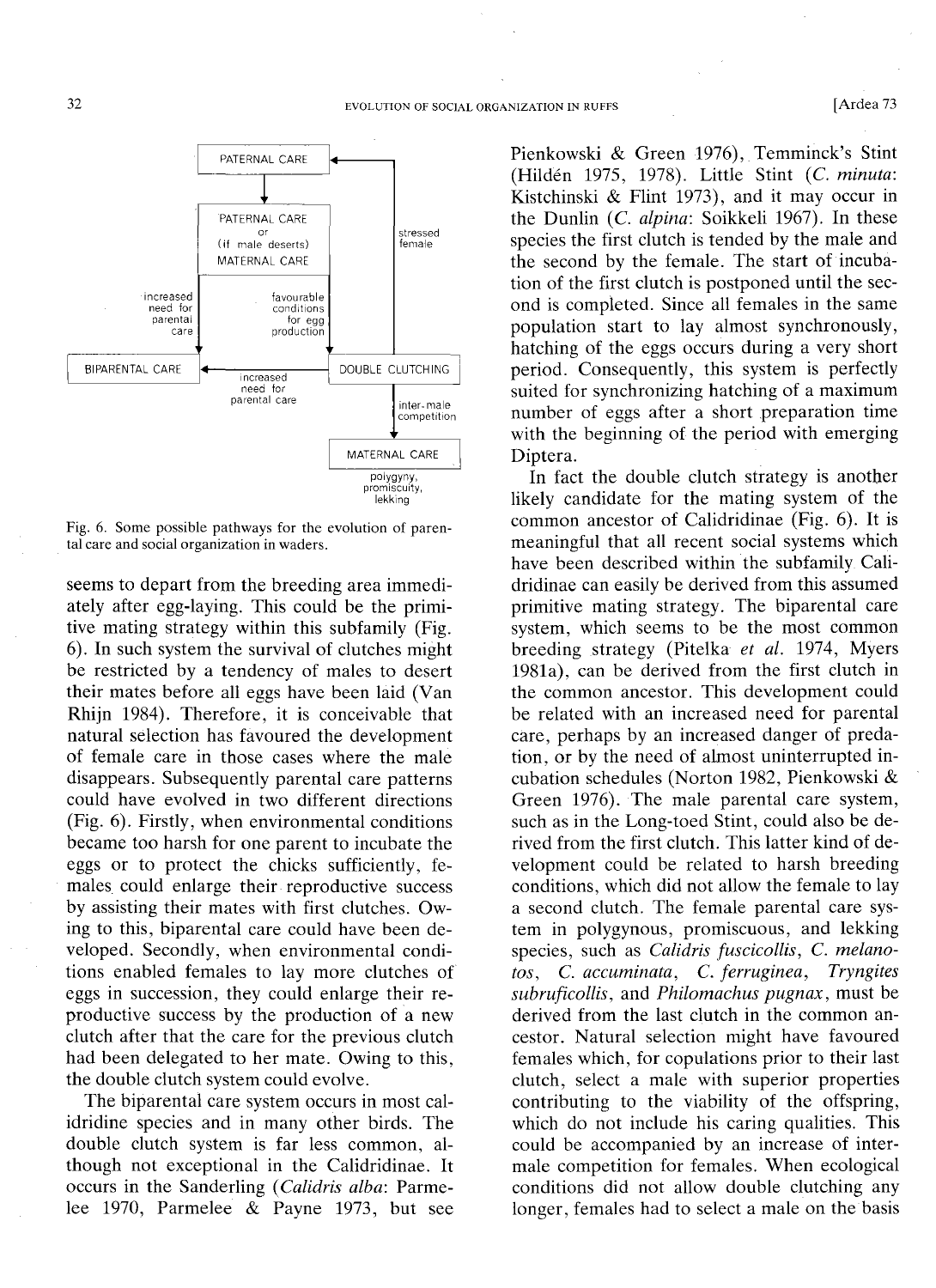of his caring qualities and other properties contributing to the viability of the offspring (first clutch) or only on the basis of these other properties contributing to the viability of the offspring (second clutch). **In** these cases where the need for extra parental care was absent or small (Maynard Smith 1977), polygynous and prom-

iscuous systems without parental care by the

male could develop. **In** a system of successive clutches the female should avoid polyandrous matings for the first clutches to be tended by males, because uncertainty about paternity could lead to a selection against male parental care (Trivers 1972). Indeed, in the double clutching Sanderling males and females seem to arrive at the same time in the breeding area (Parmelee 1970). For the first clutch of eggs the monogamous pairbond should predominate. On the other hand, for the second clutch it pays for the female to develop the property of sperm storage, because this enhances the probability of fertilization of the clutch she will tend alone when males may be absent. It also pays for a female to copulate with several males for that clutch, because it promotes the presence of fertile sperm (Beatty 1960, Napier 1961). This prediction seems to be fulfilled too. **In** the double clutching Temminck's Stint females copulate with a new mate



Fig. 7. Spermatozoa from Alcidae (A). Laridae (B), Recurvirostridae (C), Charadriidae (D), and Scolopacidae (E) after McFarlane (1963).

after their first clutch of eggs (Hilden 1975, Pienkowski & Green 1979).

These considerations imply that fertile sperm from different males may be present in females ready to ovulate for their last clutch of eggs. This allows direct competition between unrelated spermatozoa. Consequences of sperm competition have mainly been studied in insects (Parker 1970, Walker 1980). The scattered data for birds mainly refer to domesticated species (Allen & Champion 1955, Atkinson *et ai. 1966,* Lake 1975). Fertilization success of semen from one male in competition with semen from other males appeared to be best correlated with sperm motility (Allen & Champion 1955). The deviating shape of spermatozoa from the Scolopacidae in comparison with other Charadriiformes (Fig. 7) might be related to an evolution of competitive sperm within this family, perhaps by an improvement of sperm motility, although oscine spermatozoa, which in addition possess a helical membrane, display reduced levels of motility (Henley *et ai. 1978).*

## 5. EVOLUTION OF THE RUFF'S SOCIAL SYSTEM

**In** view of the arguments made in the previous section I here assume that the Ruff's social system evolved from a primitive state with two clutches of eggs in quick succession. This ancestral reproductive strategy enabled females to make two different kinds of choices for mates. For the first clutch, which is associated with a moderate investment by the female (production of eggs), she should primarily select a male with good caring qualities, and, additionally, the male's other properties contributing to the viability of the offspring (fertility of his sperm, genetical properties, etc.) should be as good as possible. Such males will be further labeled with "baby-sitters". For the second clutch, which is associated with a heavy investment by the female (production of eggs, incubation, and tending the offspring), she should select a male with superior properties contributing to the viability of the offspring which are independent of the male's actual caring qualities. Such males will be further labeled with "supermen". It must be noticed, however, that the ancestral mating strategy was only stable as long as the female did not use different criteria for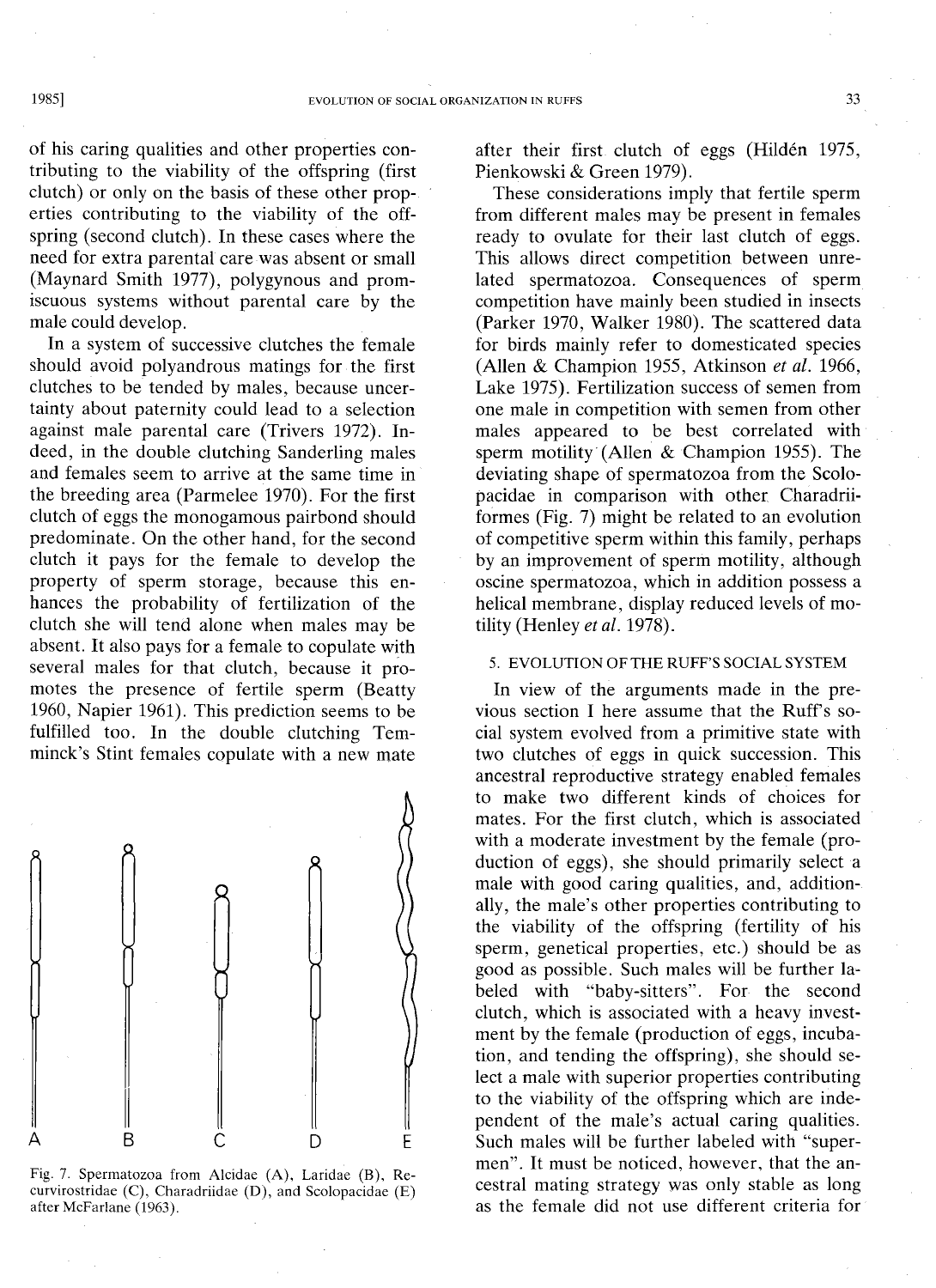selecting a mate for the first and second clutch. If she did make a distinction between a baby-sitter and a superman, then two different types of males could arise in the population by means of disruptive selection. A typical baby-sitter, however, did not succeed to fertilize more than the one clutch of eggs he would tend himself, while the typical supermen were able to fertilize all clutches to be tended by females. As long as the number of clutches tended by females exceeded the number of supermen, a superman was able to fertilize on the average more than one clutch of eggs, and thus more than a baby-sitter. Consequently the proportion of supermen would rise in the population. If all females were strongly inclined to tend one clutch of eggs and if the number of laying females was equal or larger than the number of males, then the babysitters should become extinct. The evolution of polygynous and promiscuous systems, as discussed in the previous section, could be initiated in this way.

It is obvious that the equilibrium in a system with baby-sitters and supermen is very delicate. Only a slight change in the sex-ratio or in the ability of females to care for their own clutches might lead to the extinction of baby-sitters. Anyhow a number of factors may contribute to the fixation of the baby-sitter type in the population. In the first place, the possibility that fertile sperm may be stored for a considerable time by the female, could indicate that baby-sitters fertilize some second clutches to be tended by females, and thus that their success is higher than one clutch per male. Secondly, if baby-sitters transfer a more appropriate genotype for parental care than supermen to their daughters, then the baby-sitter type may be maintained because their daughters raise more offspring than other females. Finally, it is conceivable that baby-sitters change their strategy and steal copulations without taking part in inter-male aggression, and perhaps in a later stage even without taking part in parental care. A stable equilibrium could then be established in the population between a majority of aggressive and a minority of sneaky non-aggressive males (Selander 1965, Gadgil & Bossert 1970, Gadgil 1972).

In the Ruff's social system the role differentiation between independent and satellite males reminds of a system with supermen and highly modified baby-sitters. It is likely that independent males may be equivalent to competitors or supermen. Although satellites do not show any parental behaviour, they display at least two characters which may be connected with a baby-sitter strategy for the first clutches which are laid in the population. In the first place, satellites often associate with female flocks (Van Rhijn 1983), which could be related to the finding that in double clutching species males and females seem to arrive at the same time in their breeding areas. Secondly, satellite males copulate on the average earlier in the season than independent males (Van Rhijn 1973).

Assuming that the hypotheses about descent were true, then I still have to explain why, in the first stages of evolution of the Ruff's social system, the baby-sitter strategy survived until it became more specialized. My present view is that the breeding area of the ancestral species included a broad range of ecological conditions. In the north of this range lek display of males was strongly limited because the high energetic requirements could not easily be covered by the local food conditions. Consequently, in the north the baby-sitter types were able to expel the supermen. In the south of their range, however, ecological conditions were excellent for lek behaviour. Consequently the success of baby-sitters is those regions was extremely small.

Every year the southern populations were visited by a large number of males and females migrating to the north. Thus northern females had the opportunity to mate with a superman on the southern leks. Similarly, southern males had the opportunity to mate with extra northern females. However, when trying to attract extra females, the southern males had to compete with the northern ones which were accompanying their partners and would try to prevent extramarital copulations. One possibility to attract these migrating females towards the leks of local males, was also to attract the partners of these females: the migrating baby-sitters. One possibility to attract these males was to give them a share in the copulations. This is almost exactly what happens with satellites on a lek. Furthermore, satellites do play the role of link between female flocks and leks (Van Rhijn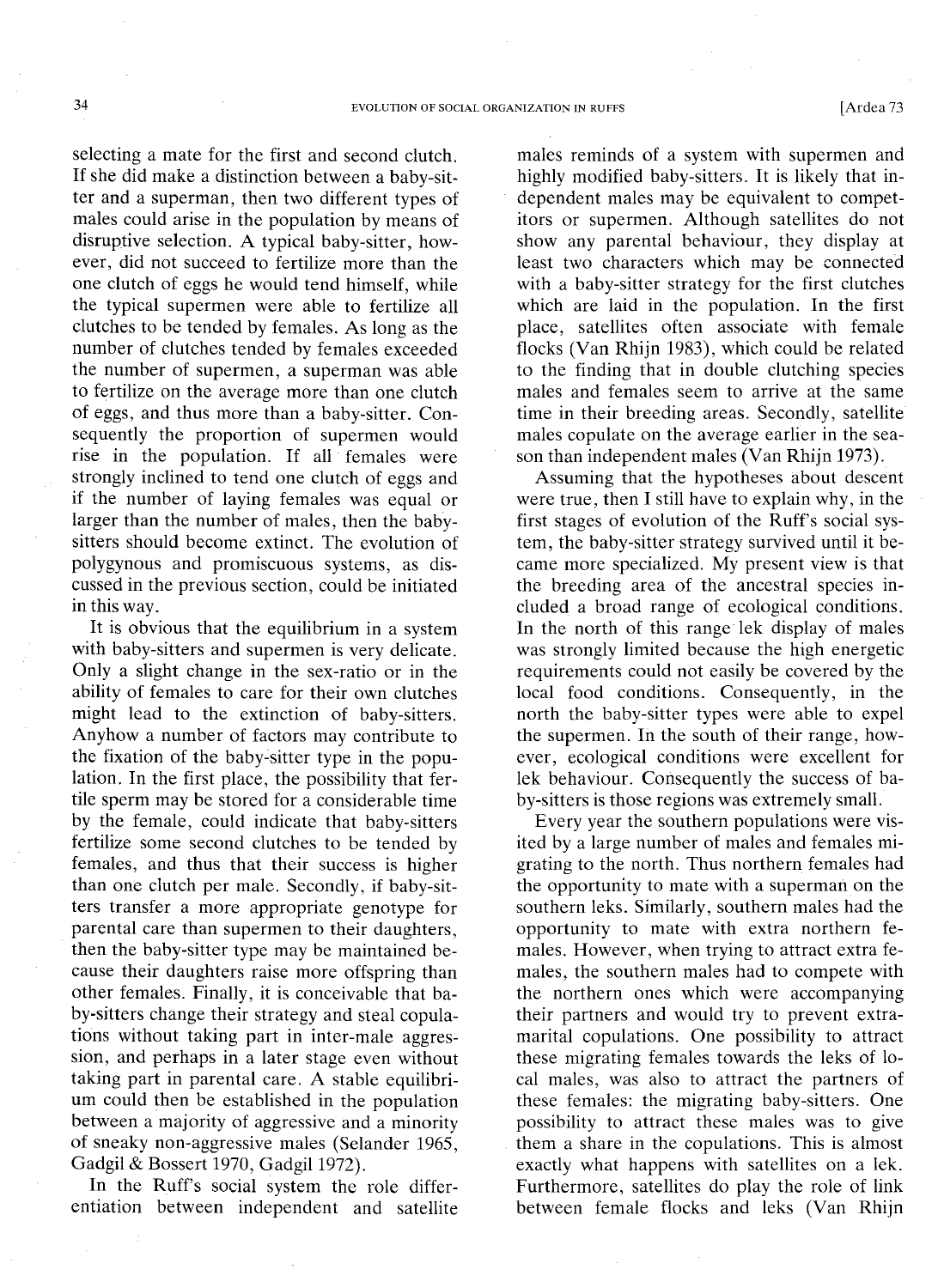1983). Finally, the evolution of a temporal and spatial segregation between copulation and egglaying follows from these ideas.

## 6. ACKNOWLEDGEMENTS

I am grateful to Adrezej Elzanowski, Maarten Frankenhuis, Ton Groothuis, Jan Hulscher, Theunis Piersma, and many other collegues for their valuable suggestions during the course of this study. Critical comments by Gerard Bae, rends, Ton Cave, Rudi Drent, Jaap Kruijt, and J. P. Myers greatly improved the manuscript. The typing was done by Hil Lochorn-Hulsebos and the figures were drawn by Dick Visser.

#### 7. SUMMARY

In order to explore the phylogenetical roots, the known facts and provisional deductions about the unique social system of the Ruff have been considered against a background of data on social systems within the subfamily Calidridinae, the family Scolopacidae, the suborder Scolopaci, and the order Charadriiformes. The Ruff's social system is characterized by lek behaviour, role differentiation between independent and satellite males, and possibly by a temporal and spatial segregation between copulation and fertilization. Such social system has never been described for related species. Only the property to display on leks has been demonstrated in a few of them.

In fact the group of waders is marked by an enormous diversity of mating systems. I consider all these strategies to be derived from a system which was adapted to exploit compressed peaks in the availability of food for chicks. Likely candidates for such common ancestral system are male care systems and "double clutch" strategies.

It is argued that the Ruff's behavioural dimorphism among males might have been originated by disruptive selection in a double clutch system. Satellites are thought to be derived from males selected to care for offspring; independent males from those selected to compete for additional copulations.

#### 8. REFERENCES

- Allen, C. J. & R. L. Champion. 1955. Competitive fertilization in the fowl. Poultry Sci. 34: 1332-1342.
- American Ornithologists' Union. 1957. Check-list of North American birds. 5th ed. Am. Orn. Union, Baltimore.
- Atkinson, R. L., L. C. Kropp, J. W. Bradley & J. H. Quisenberry. 1966. Selective fertilization of ova by sperm from different varieties of Turkeys. Poultry Sci. 45: 1380-1386.
- Bancke, P. & H. Meesenburg. 1952. A study of the display of the Ruff *(Philomachus pugnax* (L.)). Dansk Orn. Foren. Tidsskr. 46: 98-109.
- Bancke, P. & H. Meesenburg. 1958. A study of the display of the Ruff *(Philomachus pugnax* (L.)). II. Dansk Orn. Foren. Tidsskr. 52: 118-141.
- Beatty, R. A. 1960. Fertility in mixed semen from different rabbits. J. Reprod. Fert. 1: 52.
- Bolze, G. 1968. Anordnung und Bau der Herbstchen Körperchen im Limicolenschnabel in Zusammenhang mit der Nahrungsfindung. Zool. Anz. 181: 313-355.
- Brodkorb, P. 1967. Cataloque of fossil birds: part 3 (Ralliformes, Ichthyornithiformes, Charadriiformes). Bull. Fla. State Mus. 11: 99-220.
- Burton, P. J. K. 1974. Feeding and the feeding apparatus in waders. British Museum, London.
- Cracraft, J. 1981. Toward a phylogenetic classification of the recent birds of the world (class Aves). Auk 98: 681-714.
- Cramp, S. & K. E. L. Simmons (eds.). 1983. The birds of the western Palearctic. **III.** Oxford University Press, Oxford.
- Dement'ev, G. P., N. A. Gladkov & E. P. Spannenberg. 1951. Birds of the Soviet Union. III. (Translation: Israel program for scientific translations, Jerusalem 1969).
- Emlen, S. T. & L. W. Oring. 1977. Ecology, sexual selection, and the evolution of mating systems. Science 197: 215-223.
- Erckmann, W. J. 1983. The evolution of polyandry in shorebirds: an evaluation of hypotheses. In: K. Wasser (ed.). Social behaviour of female vertebrates. Academic Press, New York.
- Gadgil, M. 1972. Male dimorphism as a consequence of sexual selection. Amer. Natur. 106: 574-580.
- Gadgil, M. & W. H. Bossert. 1970. Life history consequences of natural selection. Amer. Natur. 104:  $1 - 24$ .
- Gillandt, L. 1974. Beobachtungen an einer Thorshiihnchen-Population *(Phalaropus fulicarius)* in Siidwest-Island (Aves: Charadriiformes: Phalaropodidae). Abh. Verh. naturwiss. Ver. Hamburg 17: 55-83.
- Glutz von Blotzheim, U. N., K. M. Bauer & E. Bezzel (eds.). 1975,1977. Handbuch der Vogel Mitteleuropas. Band 6, 7. Akad. Verlagsges., Wiesbaden.
- Graul, W. D. 1973. Adaptive aspects of the Mountain Plover social system. Living Bird 12: 69-94.
- Graul, W. D. 1975. Breeding biology of the Mountain Plover. Wilson Bull. 87: 2-31.
- Graul, W. D., S. R. Derrickson & D. W. Mock. 1977. The evolution of polyandry. Amer. Natur. 111: 812-
- 816. Greenhalgh, M. E. 1968. The sex ratio of migrant Ruffs. Bird Study 15: 210--212.
- Hatch, S. A. 1983. Mechanism and ecological significance of sperm storage in the Northern Fulmar with reference to its occurrence in other birds. Auk 100: 593-600.
- Hays, H. 1972. Polyandry in the Spotted Sandpiper. Living Bird 11: 43-57.
- Henley, c., A. Feduccia & D. P. Costello. 1978. Oscine spermatozoa: a light- and electronmicroscopy study. Condor 80: 41-48.
- Hilden, O. 1975. Breeding system of Temminck's Stint *Calidris temminckii.* Orn. Fenn. 52: 117-146.
- Hilden, O. 1978. Population dynamics in Temminck's Stint *Calidris temminckii.* Oikos 30: 17-28.
- Hilden, O. & S. Vuolanto. 1972. Breeding biology of the Red-necked Phalarope *Phalaropus lobatus* in Finland. Orn.Fenn. 49: 57-85.
- Hirons, G. 1980. The significance of roding by Woodcock *Scolopax rusticola:* an alternative explanation based on observations of marked birds. Ibis 122: 350--354.
- Hogan-Warburg, A. J. 1966. Social behavior of the Ruff, *Philomachus pugnax* (L). Ardea 54: 109-229.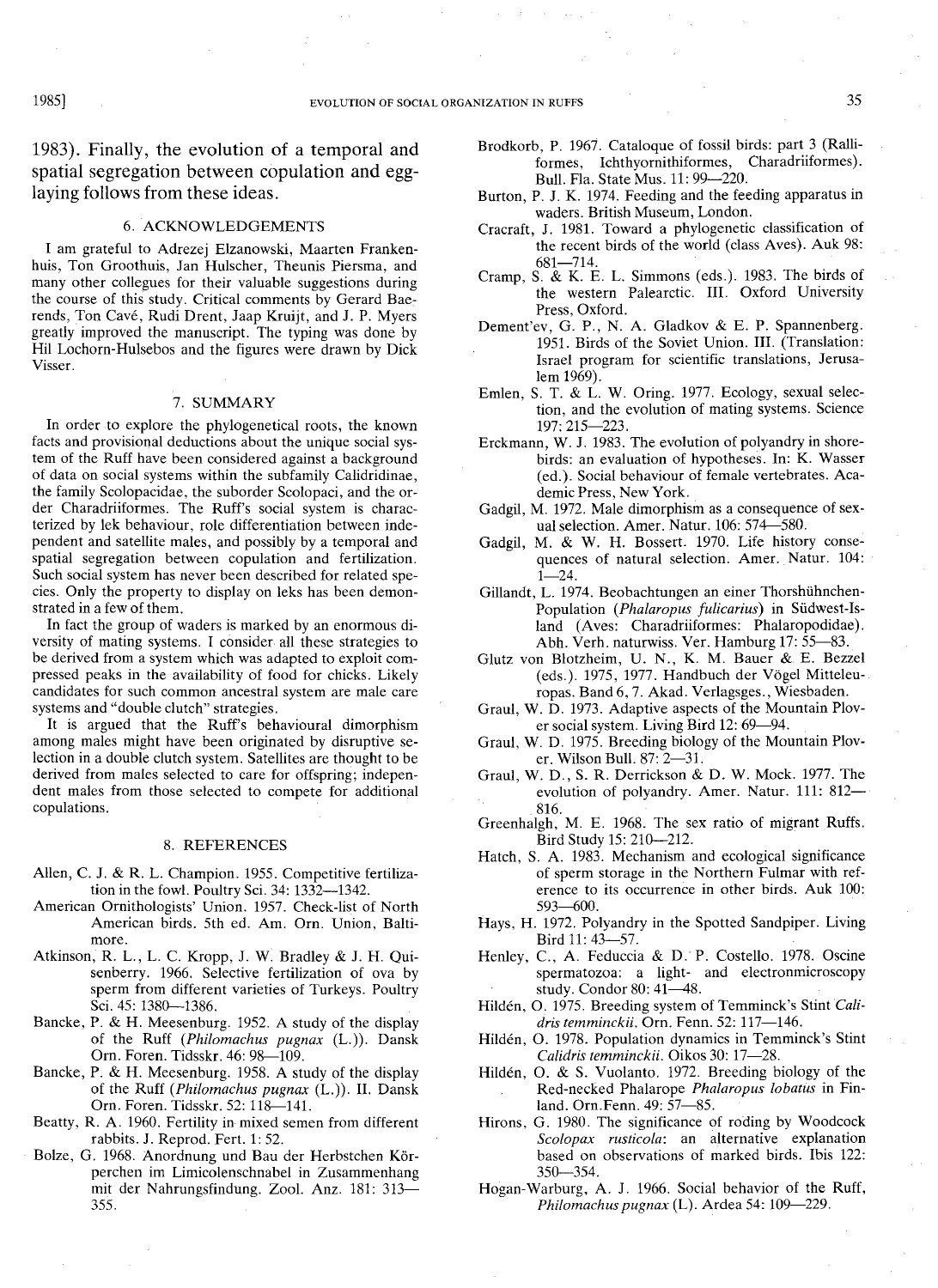- Höhn, E. O. 1967. Observations on the breeding biology of Wilson's Phalarope *(Steganopus tricolor)* in central Alberta. Auk 84: 220-224.
- Höhn, E. O. 1971. Observations on the breeding behaviour of Grey and Red-necked Phalarope. Ibis 113: 335-348.
- Holmes, R. T. 1970. Differences in population density, territoriality, and food supply of Dunlin on arctic and subarctic tundra. In: A. Watson (ed.). Animal population in relation to their food resources. Blackwell, Oxford.
- Holmes, R. T. & F. A. Pitelka. 1964. Breeding behavior and taxonomic relationships of the Curlew Sandpiper. Auk 81: 362-379.
- Jenni, D. A. 1974. Evolution of polyandry in birds. Amer. Zool. 14: 129--144.
- Jenni, D. A. & B. J. Betts. 1978. Sex differences in nest construction, incubation, and parental behaviour in the polyandrous American Jaçana (Jacana spin*osa*). Anim.Behav. 26: 207-218.
- Jenni, D. A. & G. Collier. 1972. Polyandry in the American Jac;ana, *Jacana spinosa.* Auk 89: 743-765.
- Kear, J. 1970. The adaptive radiation of parental care in waterfowl. In: J. H. Crook (ed.). Social behaviour in birds and mammals. Academic Press, London.
- Kendeigh, S. C. 1952. Parental care and its evolution in birds. **III.** Biol. Monogr. 22: 1-356.
- Kistchinski, A. A. 1975. Breeding biology and behaviour of the Grey Phalarope *Phalaropus fulicarius* in east Siberia. Ibis 117: 285-301.
- Kistchinski, A. A. & V. E. Flint. 1973. (A case of "double nesting" in the Little Stint *Calidris minuta).* In: Fauna and ecology of waders Vol. I. Moscow Univ. Press, Moscow.
- Koopman, K., T. Piersma, A. Timmerman & M. Engelmoer. 1982. Eerste verslag van de steltloperringgroep F.F.F. over de periode 1 juli  $1980 - 31$  december 1981, met speciale aandacht voor Kemphaan en Tureluur. Twirre: 3-39.
- Lake, P. E. 1975. Gamete production and the fertile period with particular reference to domesticated birds. In: M. Peaker (ed.). Avian physiology. Academic Press, London.
- Larson, S. 1957. The suborder Charadrii in arctic and boreal areas during the tertiary and pleistocene. A zoogeographic study. Acta Verteb. 1: 1-84.
- Lemnell, P. A. 1978. Social behaviour of the Great Snipe *Capella media* at the arena display. Ornis Scand. 9:  $146 - 165$ .
- Lowe, V. T. 1963. Observations on the Painted Snipe. Emu 62:221-237.
- McFarlane, R. W. The taxonomic significance of avian sperm. In: Proc. XIIIth Int. Om. Congr. Ithaca 1962.
- MacLean, S. F. & F. A. Pitelka. 1971. Seasonal patterns of abundance of tundra arthropods near Barrow. Arctic 24: 19-40.
- Maxson, S. J. & L. W. Oring. 1980. Breeding season time and energy budgets of the polyandrous Spotted sandpiper. Behaviour 74: 200-263.
- Maynard Smith, J. 1977. Parental investment: a prospective analysis. Anim. Behav. 25: 1-9.
- Morel, G. & F. Roux. 1966. Les migrateurs paléarctiques au Sénégal. I. Non-passeraux. Terra Vie 1: 19-72.
- Myers, J. P. 1979. Leks, sex, and Buff-breasted Sandpipers. Amer. Birds 33: 823-824.
- Myers, J. P. 1980. Territoriality and flocking by Buffbreasted Sandpipers: variations in non-breeding dispersion. Condor 82: 241-250.
- Myers, J. P. 1981a. Cross-seasonal interactions in the evolution of sandpiper social systems. Behav. Ecol. Sociobiol. 8: 195-202.
- Myers, J. P. 1981b. A test of three hypotheses for latitudinal segregation of the sexes in wintering birds. Can. J. Zool. 59: 1527-1534.
- Myers, J. P. 1982. The promiscuous Pectoral Sandpiper. Amer. Birds 36: 119-122.
- Myers, J. P., O. Hildén & P. Tomkovich. 1982. Exotic *Calidris* species of the Siberian tundra. Om. Fenn. 59: 175-182.
- Napier, R. A. N. 1961. Fertility in the male rabbit. II. Variation in the percentage of eggs fertilized. J. Reprod. Fert. 2: 260-272.
- Nethersole-Thompson, D. 1973. The Dotterel. Collins, London.
- Norton, D. W. 1972. Incubation schedules of four species of calidridine sandpipers at Barrow, Alaska. Condor 74: 164--176.
- Oring, L. W. 1964. Displays of the Buff-breasted Sandpiper at Norman, Oklahoma. Auk 81: 83-86.
- Oring, L. W. 1982. Avian mating systems. In: D. S. Farner, J. R. King & K. C. Parkes (eds.). Avian Biology VI. Academic Press, New York.
- Oring, L. W. & M. L. Knudson. 1972. Monogamy and polyandry in the Spotted Sandpiper. .Living Bird 11:  $59 - 73.$
- Oring, L. W. & S. J. Maxson. 1978. Instances of simultaneous polyandry by a Spotted Sandpiper, *Actitis macularia.* Ibis 120: 349-353.
- Parker, G. A. 1970. Sperm competition and its evolutionary consequences in insects. BioI. Rev. 45: 525-576.
- Parmelee, D. F. 1970. Breeding behavior of the Sanderling in the Canadian high arctic. Living Bird 9: 97-146.
- Parmelee, D., W. Greiner & W. D. Graul. 1968. Summer schedule and breeding biology of the Whiterumped Sandpiper in the central Canadian arctic. Wilson Bull. 80: 5-29.
- Parmelee, D. F. & R. B. Payne. 1973. On multiple broods and the breeding strategy of arctic Sanderlings. Ibis 115: 218-226.
- Pearson, D. J. 1981. The wintering and moult of Ruffs, *Philomachus pugnax,* in the Kenyan rift valey. Ibis 123: 158-182.
- Pienkowski, M. W. & G. H. Green. 1976. Breeding biology of Sanderlings in north-east Greenland. Brit. Birds 69: 165-177.
- Pienkowski, M. W. & J. J. D. Greenwood. 1979. Why change mate? Biol.J. Linn.Soc. 12: 85-94.
- Pieters, A. L., C. W. van Sijpveld & C. van Orden. 1967. Kemphaanwetenswaardigheden. Lev. Nat. 70:  $55 - 60$ .
- Pitelka, F. A. 1943. Territoriality, display and certain ecological relations of the American Woodcock. Wilson Bull. 55: 88-114.
- Pitelka, F. A. 1959. Numbers, breeding schedule, and territoriality in Pectoral Sandpipers of northern Alaska. Condor 61: 223-264.
- Pitelka, F. A., R. T. Holmes & S. F. MacLean. 1974. Ecol-